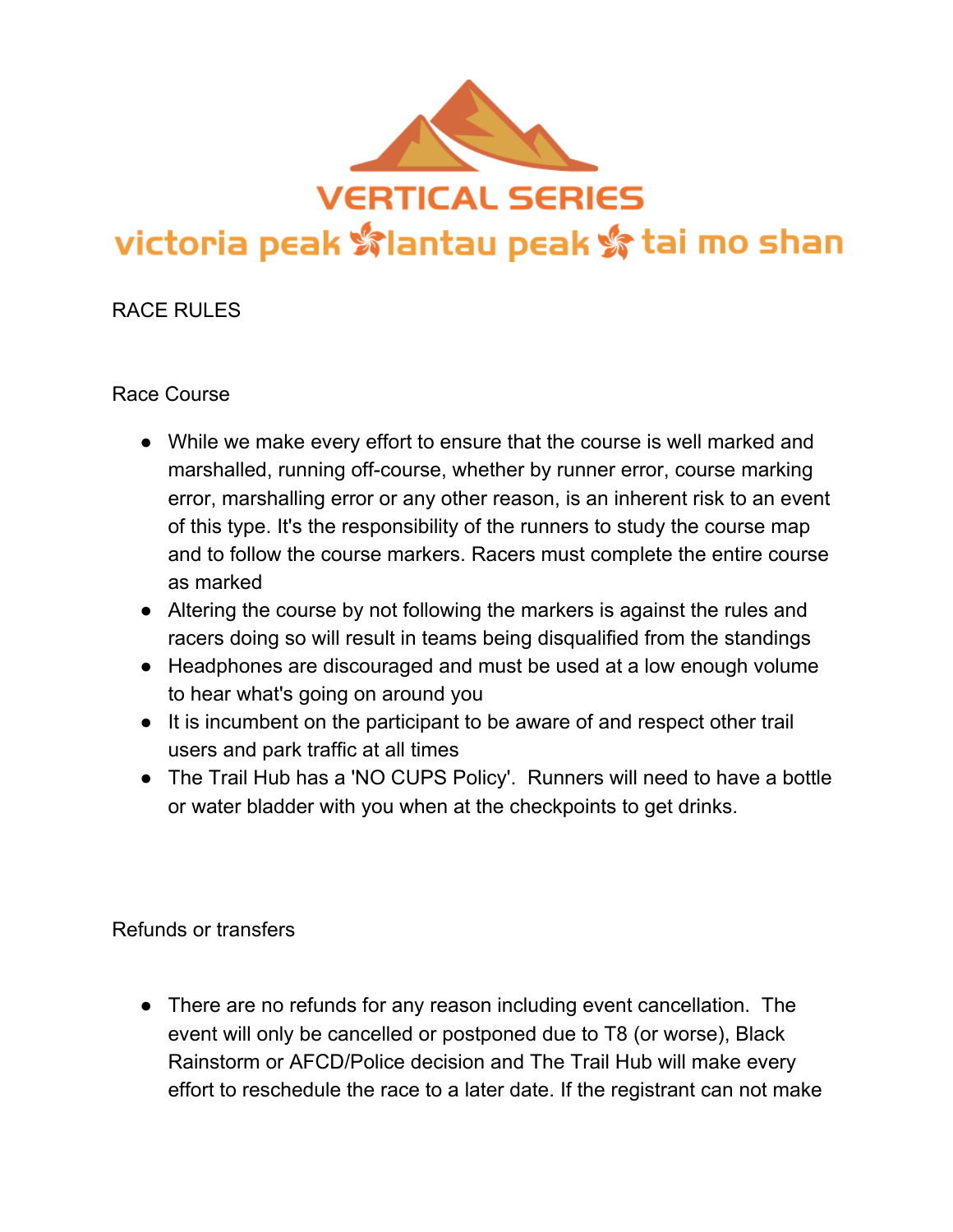the rescheduled date, the registrant acknowledges that no refund will be granted.

- Transfers are possible through racematix.com till one week before the race day.
- Any transfer is subject to HK\$100 transfer fee by racematix.com. Please email contact@racematix.com for questions

### Participant Waiver

The registrants acknowledge participating at their own risk and hereby for themselves, heirs, executors and administrators, waive and release any and all rights and claims no matter how arising they may have as a result of having participated in this event including without limitation and negligence. They expressly confirm their understanding that the participation in this event is entirely at their sole risk and that the organizers and sponsors of the event, and their respective officers, employees, agents, and all volunteers or other persons engaged in the production of the event or otherwise associated with it shall have no liability for any damages sustained by them or any injury or loss, including personal or property loss, which they might suffer.

They acknowledge that their image may be recorded (by video or photograph) during the events. They agree to the use of their name and image in broadcasts, newspapers, brochures, promotional material and other media without compensation.

Race Course \*中文版僅限參考,詳情請以英文版本為主

我們盡最大努力確保比賽的路線標示清晰完整,但在這種類型的比賽中,選手會面 臨由於個人的疏忽,路標標示的偏差,志願者的無意的誤導或其他原因而導致偏離 比賽路線的風險。了解比賽的路線圖及比賽時遵循路標是每個選手的義務。選手如 果隨意更改路線將會被取消參賽。

為了參賽選手的安全起見,下列行為在比賽中是不准許的 :